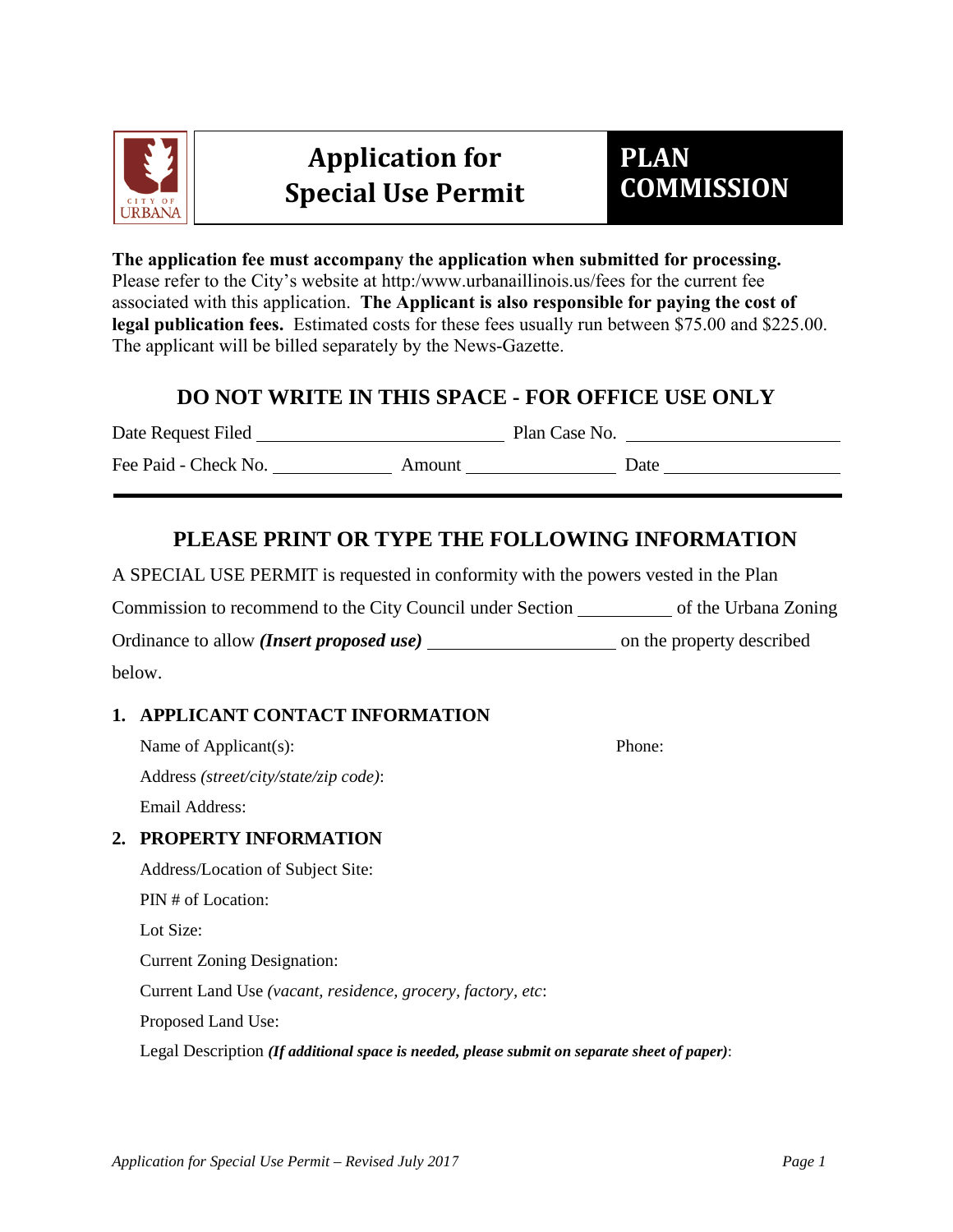#### **3. CONSULTANT INFORMATION**

| Name of Architect(s):                        | Phone: |
|----------------------------------------------|--------|
| Address (street/city/state/zip code):        |        |
| Email Address:                               |        |
| Name of Engineers(s):                        | Phone: |
| Address (street/city/state/zip code):        |        |
| Email Address:                               |        |
| Name of Surveyor(s):                         | Phone: |
| Address (street/city/state/zip code):        |        |
| Email Address:                               |        |
| <b>Name of Professional Site Planner(s):</b> | Phone: |
| Address (street/city/state/zip code):        |        |
| Email Address:                               |        |
| Name of Attorney(s):                         | Phone: |
| Address (street/city/state/zip code):        |        |
| Email Address:                               |        |

### **4. REASONS FOR SPECIAL USE PERMIT**

Explain how the proposed use is conducive to the public convenience at the location of the property.

Explain how the proposed use is designed, located and proposed to be operated, so that it will not be unreasonably injurious or detrimental to the district in which it shall be located, or otherwise injurious or detrimental to the public welfare.

Explain how the proposed use conforms to the applicable regulations and standards of and preserves the essential character of the district in which it shall be located.